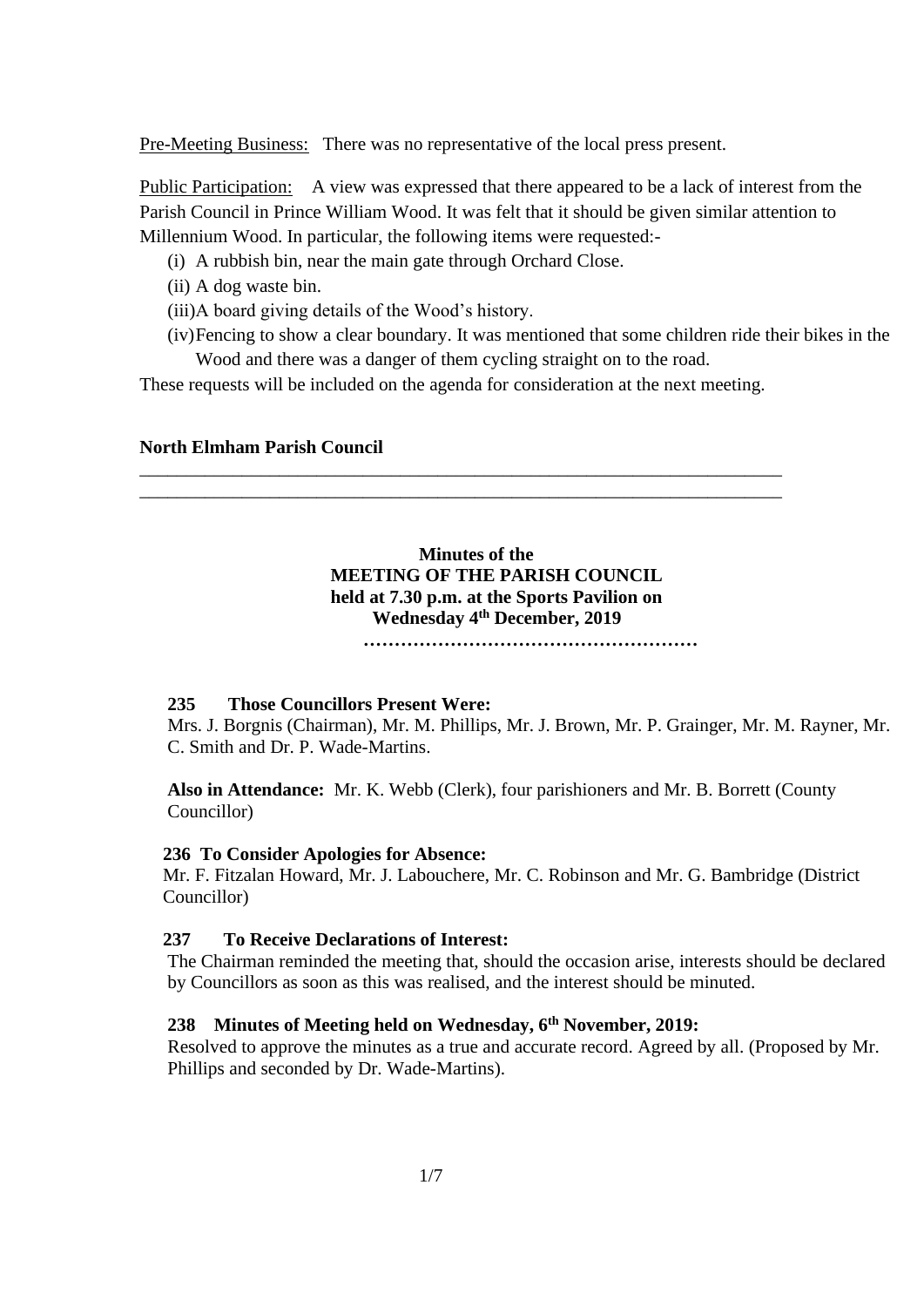#### **UPDATED INFORMATION AND MATTERS ARISING**

## **239 Land Management Matters (item 201)** (a) Village Green Nothing to report.

- (b) Cathedral Ruins The new rubbish bin has arrived.
- (c) Cathedral Meadows Progress is being made with the information panel. Dr. Wade-Martins is to have a meeting with the designer next week. Thanks were expressed to Dave Appleton and Tom Fitzalan Howard for their assistance with the panel.
- (d) Broom Green Nothing to report.
- (e) Millennium Wood Nothing to report.
- (f) Bridleway on disused railway line Nothing to report.
- (g) Prince William Wood Please refer to comments under "Public Participation"
- **240 Street Lights (item 202)** Nothing to report.

#### **241 Highway Matters (item 203)**

## *Parish Partnership bid 2020/21*

Dr Wade-Martins reported in a pre-circulated memo as follows:

At the last Parish Council meeting I reported (minute 203) on where we were in our discussions with County Highways about our bid for the next round of Parish Partnership funding. Four options had been identified, and we were waiting for their costs for each of them. It was agreed that the chair, vice chair, Paul Grainger and myself should meet to consider their costings when they became available. Our meeting was fixed for 2.30pm on 28<sup>th</sup> November, and the data we needed arrived at 11.30am! Anyway, we have it now, and your working group recommends as follows **(the figures quoted are the** *full* **cost of each items for which we would pay 50%)**.

- **20mph repeater signs facing both ways on both lamp posts on either side of the post office bend.** This will be in addition to the pair on the post opposite Cathedral Drive. Highways are also suggesting a third pair outside No. 70. We fully support this since we believe this to be the most dangerous stretch of road in the village. The costs will be **£1,500**.
- **Install more obvious and more informative signs on the eastern and western approaches to the Kings Head crossroads; install more advance Give Way signs and refresh white lines with SLOW and new road markings.** The reason for this is that we have had a number of potentially serious accidents at the crossroads where drivers have been taken by surprise by the crossroads and crashed across the road taking our street furniture with them. The approximate costs will be **£3,000.**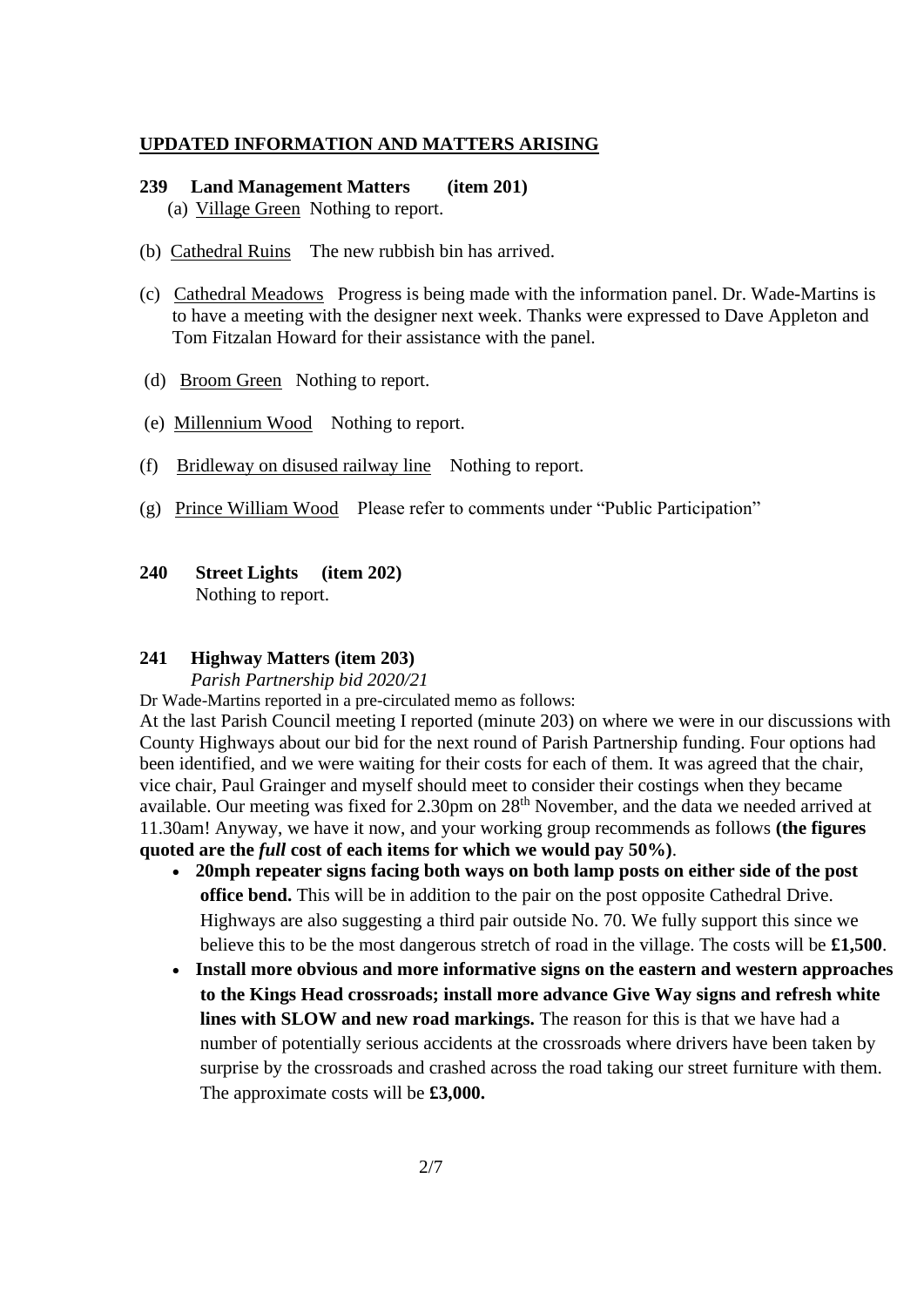(We also would like to have on the signs a discouragement for HGVs from driving though the village and to re-route them via Brisley. Highways say this can't be done, but it is already done on the signs for the north-south route, so we will push for this addition when ordering the signs.)

- **Install "gateways" in place of 30mph signs on Billingford Road with 30mph roundels and PLEASE DRIVE CAREFULLY on the gates.** We fully support this, although care must be taken so that they can't obstruct the vision of drivers coming out of the Worthing turn. The costs will be **£2,800**.
- **Extend ladder markings all along Station Road from the Worthing turn to the railway crossing.** Highways say that "ladder markings at this location are being discouraged", but don't say why. They recommend removing the existing white lines and have nothing, but we believe that this could make Station Road more dangerous**,** so we would like to push back on this and hold this over for another year.

The total cost of the initiatives will be £7,300, with the Parish paying half, ie **£3,650.** This can be covered within our budget for next year.

It was agreed unanimously to accept the proposals as drafted.

# *Other matters*

- a. Discussions about the Eastgate Street parking were ongoing with the residents concerned, and arrangements were being made for a further site meeting with them to finalise details.
- b. Mr Grainger had tried again to ask the police to set up speed traps on Station Road, but without success.
- c. Highway have not yet carried out their test on a resident's driveway to study the accessibility of the driveway as promised. PWM promised to chase this up.
- d. The farmer at the bottom end of Eastgate Street had done nothing to remove his overhanging branches, even though the clerk had spoken to him twice and PWM had also spoken to him twice, so it was agreed that the clerk would write to the Highways engineer concerned and ask him to take enforcement action.
- **242 Eastgate Centre (item 204)** Nothing to report
- **243 Pavilion and Playing Field – Play Area (item 205)** Nothing to report

# **244 Allotments (item 206)** Mr. Phillips reported that four long-term plots are empty. He wondered if these could be used to grow Christmas trees. A costing will be carried out.

## **245 Volunteers (item 207)** Nothing to report.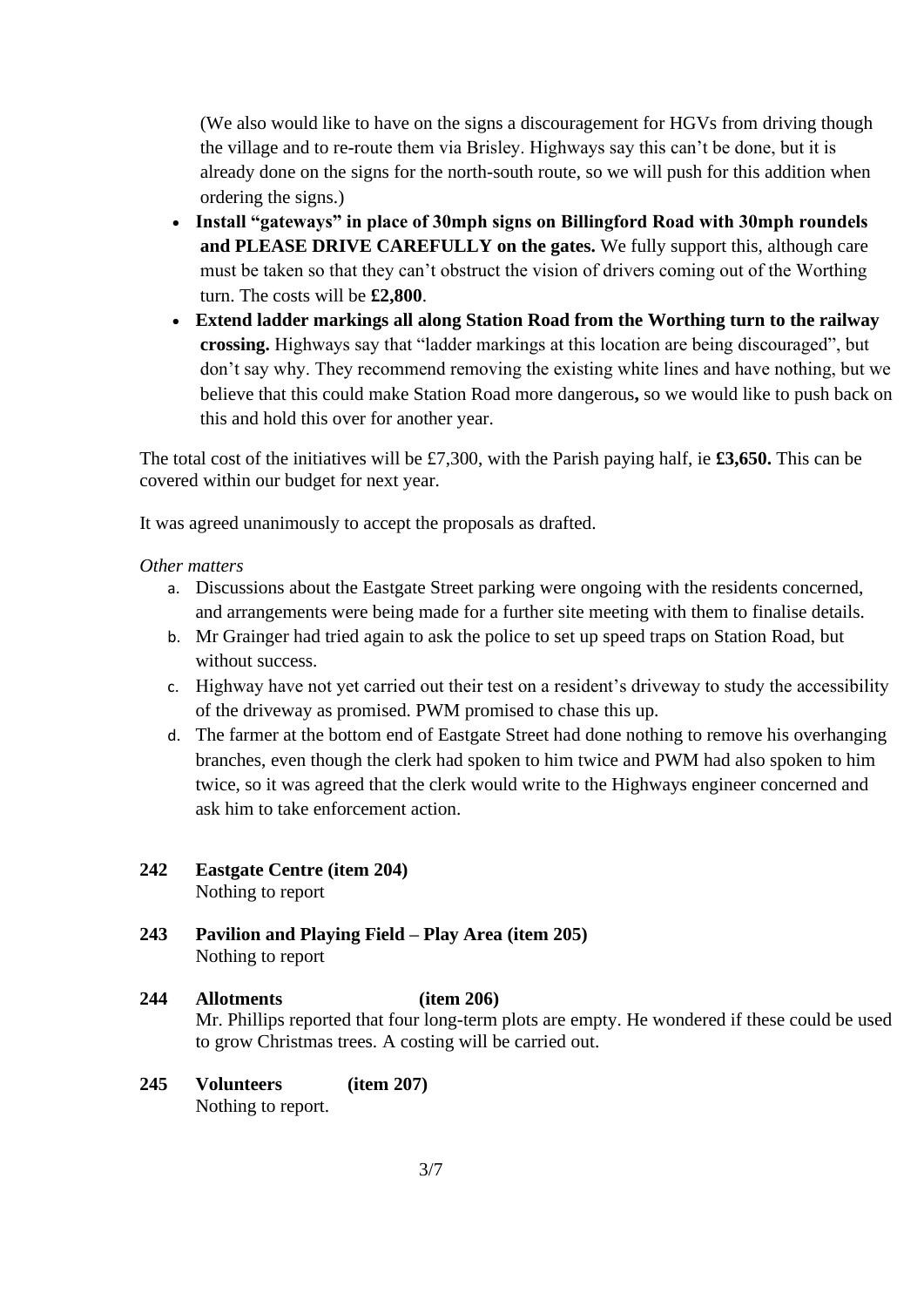**246 Website (item 208)** Nothing to report

**247 Plans for all weather footpath from Oak Avenue to Spencer Close (item 211)** Mr. Smith had received one quotation for the work and two more are to be obtained.

| 248 | Pump at the north end of the village<br>Nothing to report                                                                                                                                                                                                                                                                                 | item 212)                                                                                                                                                                                              |  |
|-----|-------------------------------------------------------------------------------------------------------------------------------------------------------------------------------------------------------------------------------------------------------------------------------------------------------------------------------------------|--------------------------------------------------------------------------------------------------------------------------------------------------------------------------------------------------------|--|
| 249 | <b>Rental assessment</b><br>Nothing to report                                                                                                                                                                                                                                                                                             | item 214)                                                                                                                                                                                              |  |
| 250 | <b>Memorial Hall</b><br>Nothing to report                                                                                                                                                                                                                                                                                                 | item 215)                                                                                                                                                                                              |  |
| 251 | <b>The Memorial Hall Working Group</b><br>Nothing to report                                                                                                                                                                                                                                                                               | (item 216)                                                                                                                                                                                             |  |
| 252 | <b>Junior football coaching</b><br>Nothing to report                                                                                                                                                                                                                                                                                      | item 217)                                                                                                                                                                                              |  |
| 253 | <b>North Elmham Community Plan</b><br>Nothing to report                                                                                                                                                                                                                                                                                   | item 218)                                                                                                                                                                                              |  |
| 254 | Footpath on railway line<br>item 219)<br>Oak trees have been cut down in the area north of the footbridge which is in a Conservation<br>Area. The matter has been reported to Breckland Council. We understand that Mr. Robinson<br>is to have a meeting with Mr. Hugh Coggles, the Tree and Countryside Officer at Breckland<br>Council. |                                                                                                                                                                                                        |  |
| 255 | <b>Heritage Railway</b><br>Nothing to report                                                                                                                                                                                                                                                                                              | item 221)                                                                                                                                                                                              |  |
| 256 | <b>Brookside Development</b>                                                                                                                                                                                                                                                                                                              | item 222)<br>The developers are no longer offering to provide any affordable housing.                                                                                                                  |  |
| 257 | <b>Report of CPRE Rural Housing Conference</b><br>meeting.                                                                                                                                                                                                                                                                                | item 224)<br>James Heaton, the Housing Enabling Officer, will be invited to the next Parish Council                                                                                                    |  |
| 258 | Footpaths (entrances and exits)<br>old railway.                                                                                                                                                                                                                                                                                           | item 225)<br>Mr. Fitzalan Howard had forwarded a report advising that he is to have a meeting with the<br>landowners within the next ten days regarding the permissive footpath across the land to the |  |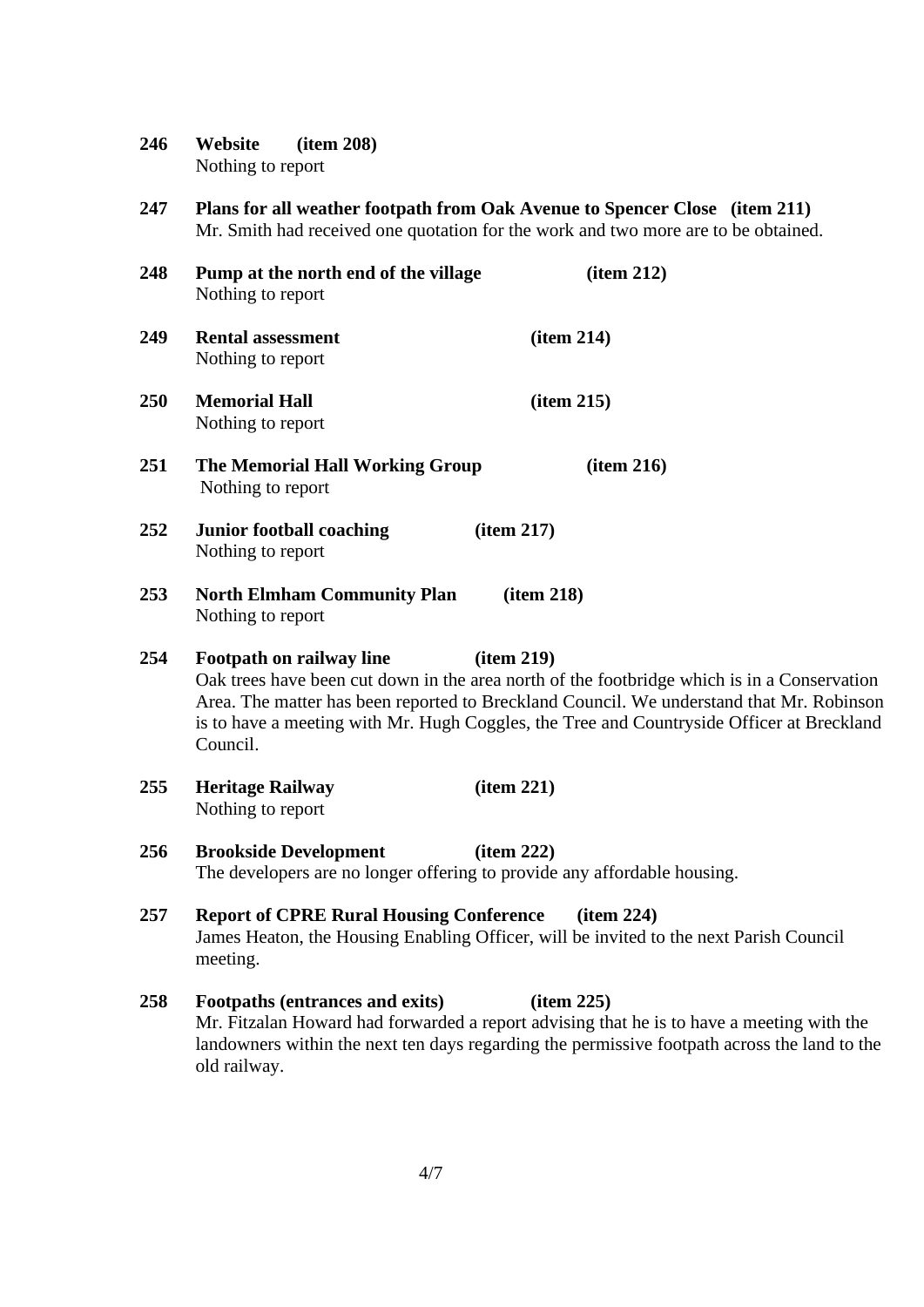## **259 Visit to recycling Centre (item 227)**

Dr Wade-Martins had arranged a visit for five councillors to attend a guided tour of the plant on Wednesday 5<sup>th</sup> February. The chairman, Mr. Smith, Mr. Rayner and Doctor Wade-Martins offered to attend, and in his absence Tom Fitzalan Howard was to be invited as well. People with heart pacemakers are not permitted on site.

# **260 Maintenance of Parish Seats (item 228)**

Dr Wade-Martins reported that he had examined all eleven seats for which the Parish Council has some responsibility. He had noted which ones had affiliations with various families and who also had relatives commemorated. He had obtained an approximate price of £360 plus materials to clean down all woodwork on the seats and to coat with preservative as appropriate. He recommended that a figure of £400 should be put in the budget for 2020/21. This was agreed.

# **261 Report from County/District Councillor**

Mr. Borrett said that Mr. Bambridge was making good progress. Breckland Council now has a land supply of five years and the Local Plan has finally been adopted. It can be challenged during the next six weeks. Mr. Borrett reported that there are traffic speeding issues all over the County. It is a common problem.

## **262 Annual Budget**

Mr. Phillips presented the half yearly Management Financial Report for the current year. The figures were broadly in line with expectations. The draft budget figures for 2020/2021 were discussed with predicted income of £60,609 and expenditure of £59,733. Some minor adjustments will be made before the next meeting at which the Precept to be requested will be confirmed.

## **263 Accounts for Payment and Schedule of Income**

a) Resolved to approve the following Accounts for payment:-

| 13/11/19 | E-on (street lights $-$ October)                         | £202.14   |
|----------|----------------------------------------------------------|-----------|
| 4/12/19  | D. Tyson (pavilion cleaning for November)                | £98.52    |
| 4/12/19  | Thinking Rural (payroll services for Oct and Nov)        | £24.00    |
| 4/12/19  | K. Webb (Clerk's pay for November)                       | £693.44   |
| 4/12/19  | HMRC (tax on Clerk's pay)                                | £77.40    |
| 4/12/19  | HMRC (National Insurance on Clerk's pay)                 | £15.22    |
| 4/12/19  | R. Brown (various items for the pavilion)                | £91.68    |
| 4/12/19  | Norfolk Woods and Hedges (various tree work)             | £1,500.00 |
| 4/12/19  | Glasdon U.K. Ltd (litter bin)                            | £301.72   |
| 4/12/19  | Westcotec Ltd (annual street lighting maintenance)       | £658.34   |
| 4/12/19  | North Elmham PCC (donation)                              | £900.00   |
| 4/12/19  | N.E.Y. & C.D.T. (Eastgate Centre – donation)             | £250.00   |
| 4/12/19  | J. Borgnis (Chairman's half yearly expenses)             | £50.00    |
| 4/12/19  | M. Phillips (Vice Chairman's half yearly expenses)       | £50.00    |
| 4/12/19  | SLCC (annual subscription)                               | £161.00   |
| 4/12/19  | ALCC (annual subscription)                               | £40.00    |
| 4/12/19  | J. Duffield (work in Cathedral Ruins and salt)           | £156.98   |
| 4/12/19  | J. Borgnis (Festive Lights)                              | £30.95    |
| 4/12/19  | K. Webb (Clerk's travel expenses for August to November) | £70.65    |
|          |                                                          |           |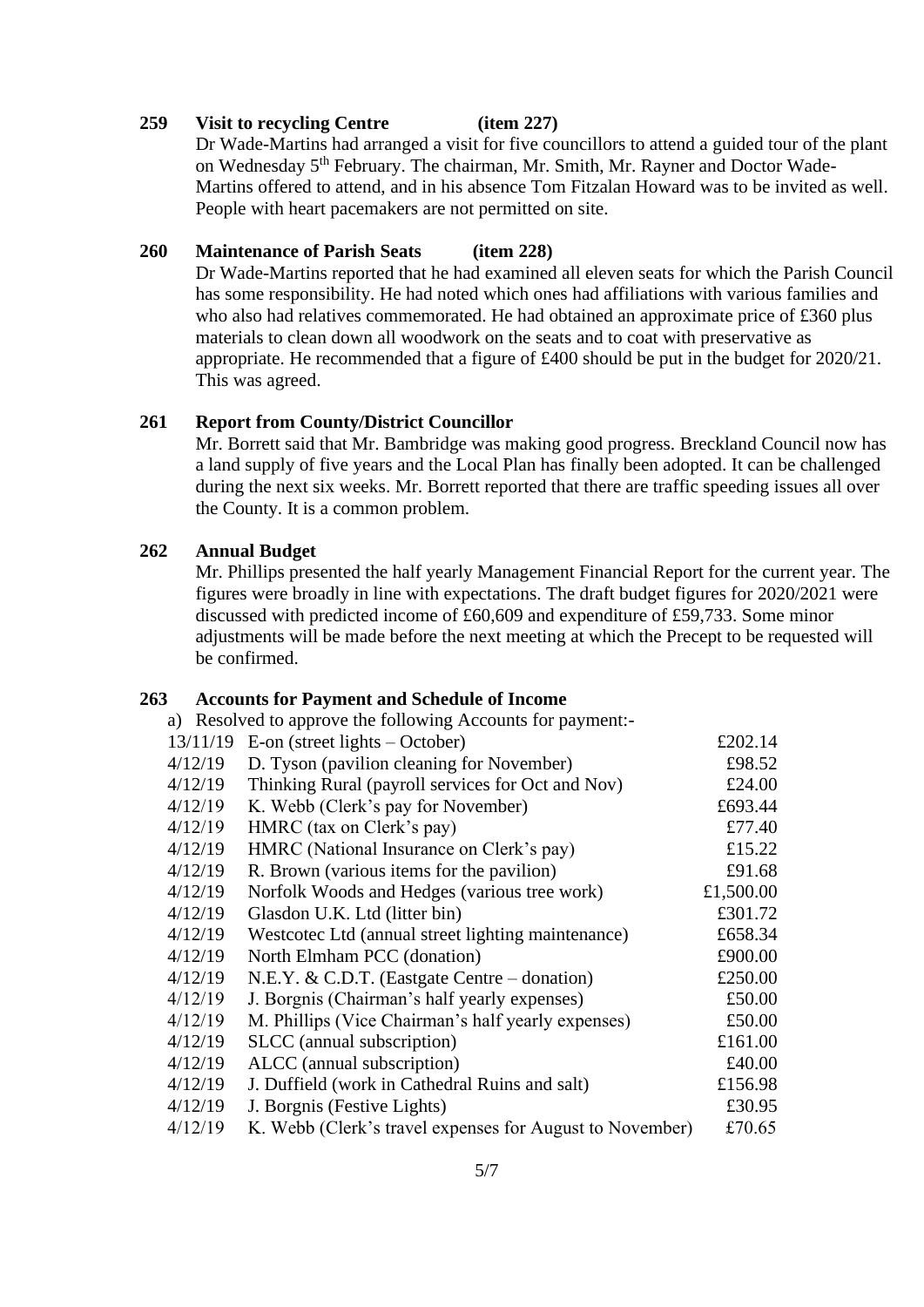|         | $28/11/19$ Public Works Loan Board – Village Green repayment | £626.45   |
|---------|--------------------------------------------------------------|-----------|
| 2/12/19 | Public Works Loan Board – Street Lights repayment            | £1,753.41 |
|         | (Expenditure approved by all members)                        |           |
|         | b) Schedule of Income:                                       |           |

| $8/11/19$ Pavilion takings                         | £10.00    |
|----------------------------------------------------|-----------|
| 18/11/19 Allotment rents                           | £210.00   |
| 29/11/19 Coif Charity Investment                   | £42.45    |
| 29/11/19 Coif Charity Investment                   | £26.24    |
| 29/11/19 Foxburrow Farm Ltd (AMS rent – half year) | £1,844.50 |

Balances (as at  $2/10/19$ ):- Current  $a/c - \text{\textsterling}75,791.15$ , Business Premium  $a/c \text{\textsterling}29,698.59$ 

## **264 To consider Planning Applications and Determinations:-**

# **a) Applications**

- (i) Mr.T. Hylton proposed car port to side elevation (amended proposal) at Barn 4, Eastgate Street –(3PL/2019/1139/HOU)
- (ii) Orchard Homes Ltd removal of pantiles to outbuilding land adjacent to Brookside Farm, Holt Road (3PL/2019/1358/F)
- (iii) Mr. T. Bemrose change of use to existing garage to study at Granary Cottage, 8 Station Road (3PL/2019/1338/LU) – views are not being sought by Breckland Council

Resident query regarding planning rules relating to new house next to Mill House Farm, Billingford Road, North Elmham.

#### **b) Determinations**

(i) Mr.and Mrs. T. Garrod – double garage/link structure as side extension plus alterations to include office/studio space (amended scheme) at 75 Eastgate Street – (3PL/2019/1178/HOU and 3PL/2019/1206/HOU) **-** approved

## **265 CORRESPONDENCE – 4/12/19**

- 1) Police Crime Update report for November, 2019
- 2) Clerks and Councils Direct magazine for November, 2019
- 3) CPRE Fieldwork magazine for Winter 2019
- 4) CPRE Countryside Voice magazine for Winter 2019

#### **266 Announcements**

None